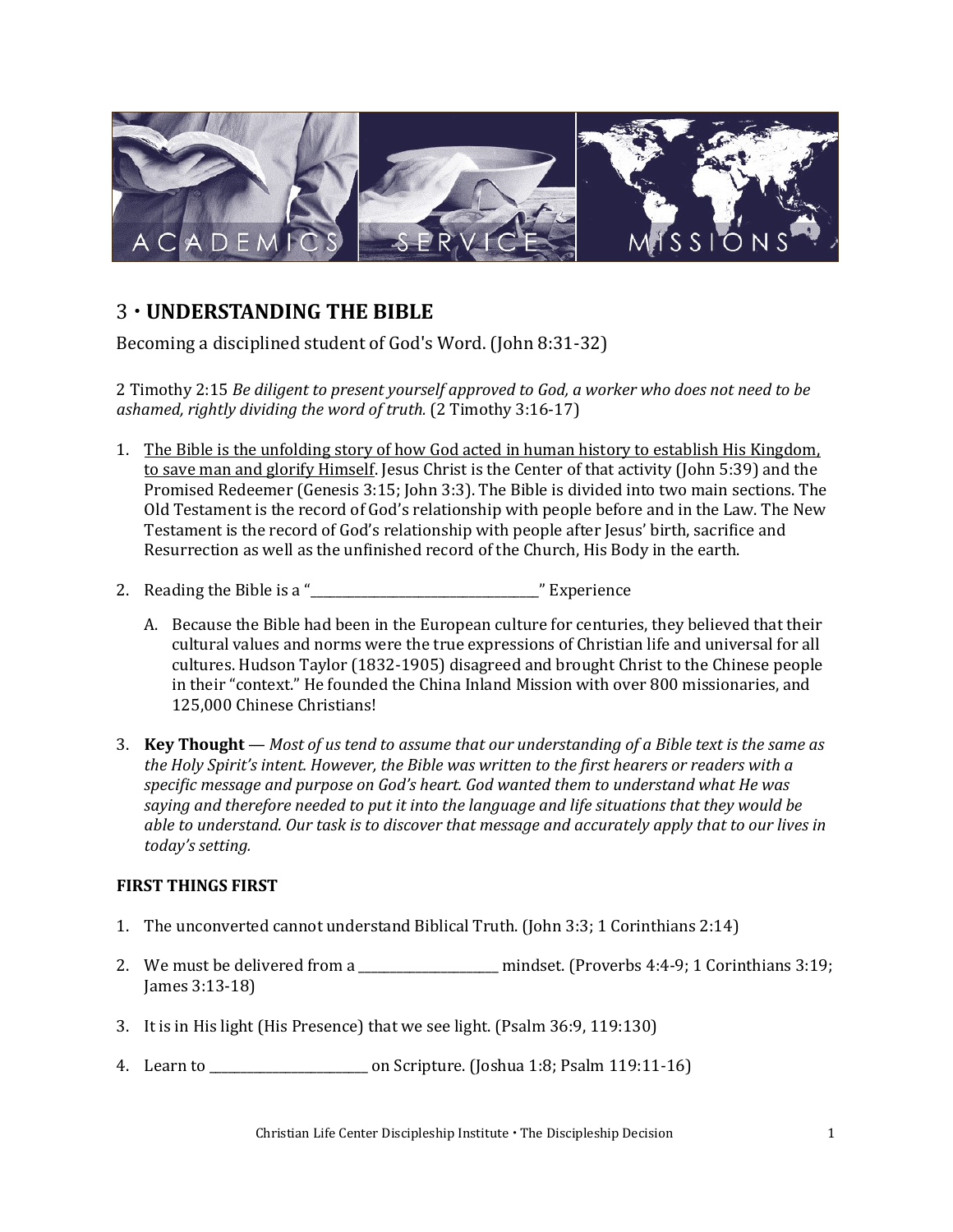- 5. Read Bible passages in context. This is understood by the passages that precede and follow it.
- 6. Interpret the Bible as a progressive revelation of God. The Old Testament is largely foundational truth. The New Testament is largely fulfilled truth.
- 7. Never interpret the Bible in a way that the state of Scripture. Wherever possible, let Scripture interpret Scripture. (Matthew 13:18)

### **WRONG ATTITUDES IN READING THE BIBLE**

- 1. Explaining the miraculous based on a **scientific method** (Matthew 14:13-21).
- 2. **More committed to erroneous beliefs** we have accepted in the past as truth.
- 3. **A fear of paradox** (Apparent contradictions).
- 4. **Selective literalism**. Picking and choosing specific words or phrases to concentrate on, ignoring others, and ignoring the overall message of the passage being studied.
- 5. **Allegorizing** ignores the actual meaning of a parable or Biblical story and the text is extended and applied beyond the true meaning of the story. A classic example is how Augustine, an early church historian, 354-430 AD, interpreted the parable of the "Good Samaritan" in Luke 10:30- 37.
	- A. "Mankind started down the road of life but fell into sin which beat him and left him helpless in the ditch. The law of Moses came and passed him by. Finally, the good Samaritan, Jesus, bound up his wounds and brought him into the inn of safety, the church."
- 6. **Eisegesis** is the erroneous but extremely common and widely accepted practice of forcing our own meaning into Scripture as opposed to discovering the writer's original and intended meaning in a Biblical text.
	- A. This leads to a distortion of Scriptural meaning. Notice how Satan twisted Scripture to suit his own purposes in Matthew 4:3-11.
- 7. **Looking for easy answers** to complex problems without understanding the motivation behind our actions or practices.

#### **TWO VERY IMPORTANT PRACTICES**

- 1. \_\_\_\_\_\_\_\_\_\_\_\_\_\_\_\_\_\_\_\_\_\_\_\_\_\_\_\_ The careful, systematic study of God's Word to discover the writer's original and intended meaning, taking into consideration the historical and literary contexts and the cultural issues of the time of writing — to whom was it written and why.
	- A. Correct application of a text must FIRST begin with an understanding of the original intent. Otherwise the text can to mean whatever it means to any given reader throughout history!
	- B. A text can never mean what it never meant to the original authors and readers of that message. Do you agree? Explain.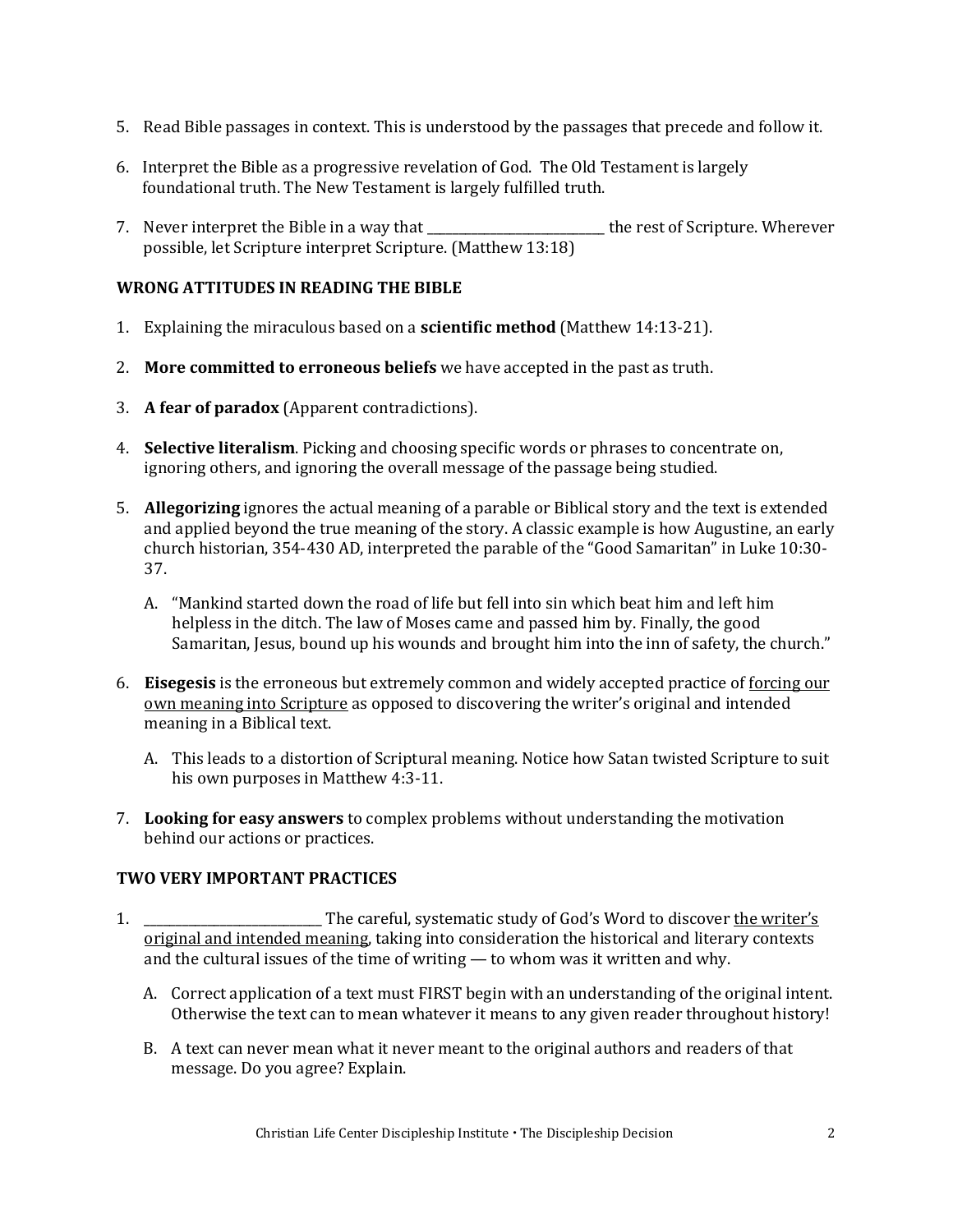

EXEGESIS, discovering the original and intended meaning of Scripture. **HERMENEUTICS,** bringing contemporary relevance to ancient texts, the Bible's meaning for today.

2. \_\_\_\_\_\_\_\_\_\_\_\_\_\_\_\_\_\_\_\_\_\_\_\_\_\_\_\_\_\_\_\_\_\_\_\_ This is bringing contemporary relevance to ancient texts, the Bible's meaning for today.

- A. The proper practice for hermeneutics is found in understanding the original intent of a Bible text first and then discerning how that Truth can be applied to us by asking ourselves whether it is a standard of God or a cultural regulation.
	- Highest ideals, norms and standards are uncompromising Biblical principles that have top priority in all we do. (Exodus 20:1-17; Matthew 22:34-40; 1 Timothy 3:1-13, etc.)
	- Regulations for people of that particular Bible culture, not necessarily meant to apply to all people under all circumstances.
	- Read Leviticus 19. Differentiate between standards and the regulations. How did you arrive at those conclusions?

#### \_\_\_\_\_\_\_\_\_\_\_\_\_\_\_\_\_\_\_\_\_\_ **IS KEY!**

- 1. In a very basic sense, the meaning of a specific passage of Scripture is normally controlled by what precedes and follows it. The types of context include:
	- A. **Historical**  Determining what was going on in the history of the readers whose thinking was deeply influenced by the circumstances of their day.
	- B. **Cultural**  The cultures of Biblical times were very different from ours, and its writings must always be considered in light of its culture.
	- C. **Literary**  What type of writing is it? What was the basic purpose of this writing? There's an enormous difference between Leviticus, Proverbs, and James!
- 2. Basic context is the paragraph, chapter, or book. Why was it written? What is its basic message?
	- A. Similar words may not always have the same meaning. An example is the word "mystery" in Ephesians 3:3-6 and Colossians 1:25-27. Explain the difference.

#### **BASIC FORMAT OF A BIBLE STUDY WORKSHEET**

**Preparation** — Pray for the Holy Spirit to give you understanding. Read the passage and identify the type of literature: History, poetry, prophecy, apocalyptic, etc. Briefly describe the story, the historical and cultural context.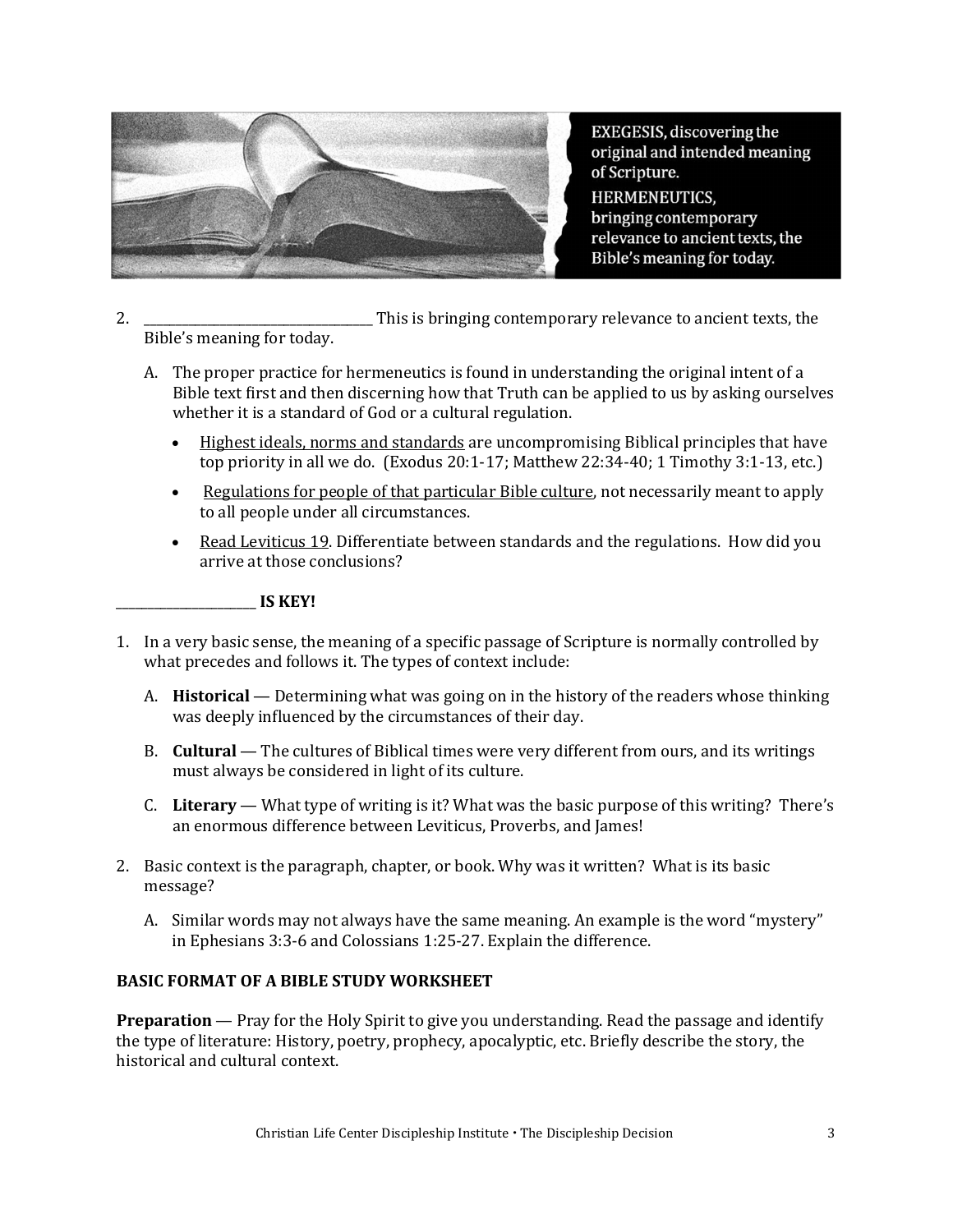- 1. What does it SAY? (**Observation**)
	- A. *Describe what is happening (outline the story plot, narrative). Where and why do the events occur? Who are the characters? What is the key verse or thought?*
	- B. Use books such as: Hayford's Bible Handbook, and Halley's Bible Handbook.
- 2. What does it MEAN? (**Interpretation**)
	- A. *What is the writer saying to the original hearers? Why did the writer say what he did?*
	- B. Use books such as The Hebrew and Greek Study Bibles (Zodhiates), Foundations of Pentecostal Theology (Duffield and Van Cleave).
- 3. How does it CONNECT to other Scriptures? (**Correlation**)
	- A. *Where is the message or theme stated in other books of the Bible? Link the message of the passage to major teachings of Scripture and give references.*
	- B. Use books such as Nave's Topical Bible.
- 4. How does it APPLY to me today? (**Application**)
	- A. *Discover the important applicable truths. Are there commands to obey? Are there errors to avoid, sins to forsake? Are there promises to receive? What does this passage suggest I should be or do as a believer in Christ?*
	- B. Use books such as the Life Application Study Bible.

#### **"RIGHTLY DIVIDING" GOD'S WORD** (Examples)

- 1. **2 Chronicles 7:14** *If My people…*
	- A. Context (12-22):
	- B. Message:
	- C. Application:
- 2. **Matthew 18:18-20** *..., whatever you bind (beseech, petition) on earth will be bound in heaven, and whatever you loose (dissolve) on earth will be loosed in heaven… For where two or three are gathered together in My name, I am there in the midst of them.*
	- A. Context (15-35):
	- B. Message:
	- C. Application: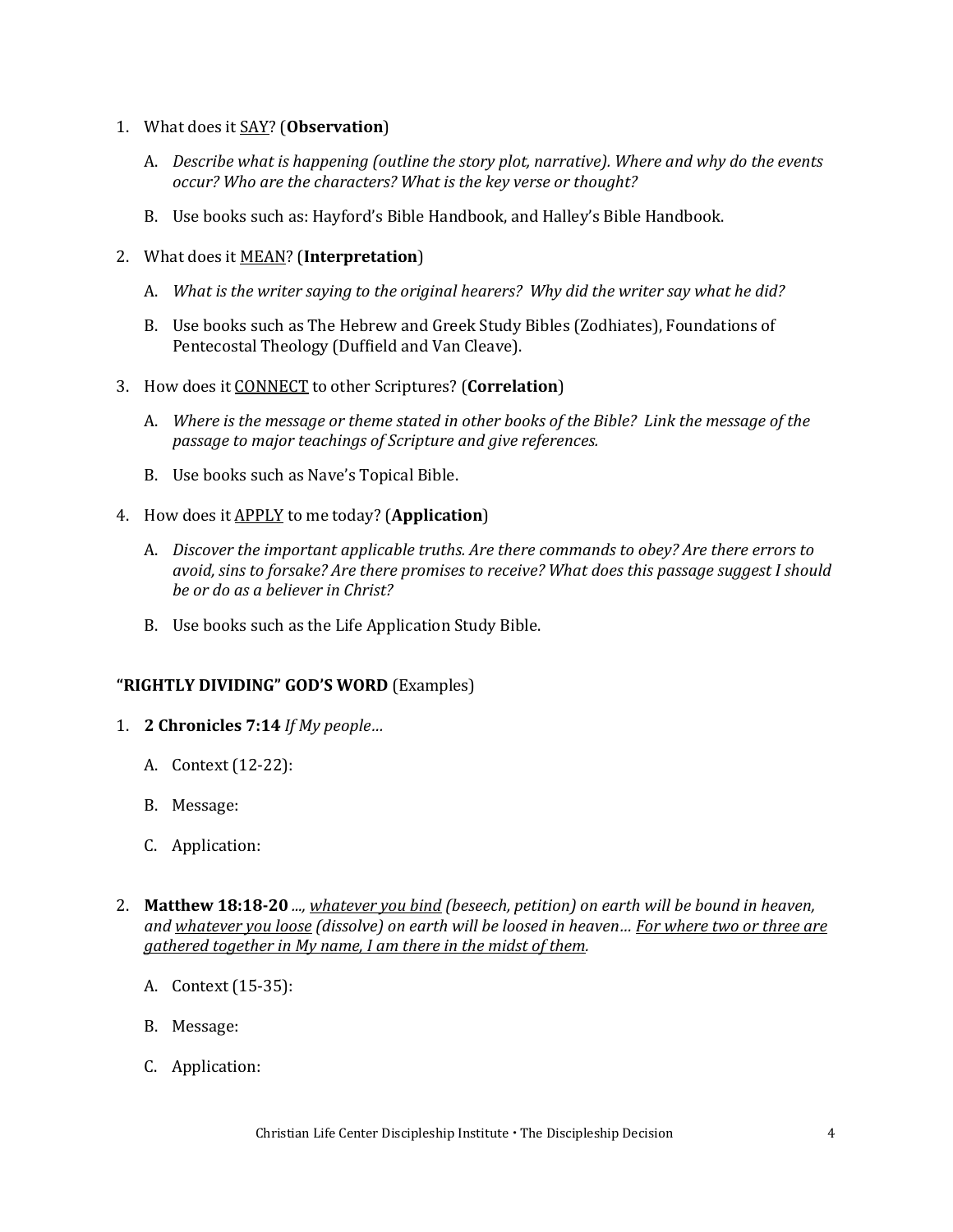- 3. **Philippians 4:10-18** *… I can do all things through Christ who strengthens me… And my God shall supply all your need according to His riches in glory by Christ Jesus.*
	- A. Context (12-13 and 18-19):
	- B. Message:
	- C. Application:
- 4. **Revelation 3:14-22** Hot or cold (15-16) … Jesus stand at the door and knocks (19-20)
	- A. Context:
	- B. Message:
	- C. Application:

**Answers**: cross cultural , secular , meditate , contradicts , Exegesis, Hermeneutics, Context

#### **FOR NEXT WEEK...**

1. **Scan the QR Codes below** — QR code 1 is the main course. QR code 2 is for the current lesson notes. QR code 3 is a dramatic reading of Romans 8 by John Piper.

**\_\_\_\_\_\_\_\_\_\_\_\_\_\_\_\_\_\_\_\_\_\_\_\_\_\_\_\_\_\_\_\_\_\_\_\_\_\_\_\_\_\_\_\_\_\_\_\_\_\_\_\_\_\_\_\_\_\_\_\_\_\_\_\_\_\_\_\_\_\_\_\_\_\_\_\_\_\_\_\_\_\_\_\_\_\_\_\_\_\_\_\_\_\_\_\_\_\_\_\_\_\_\_\_\_\_\_\_\_\_\_\_\_**

**\_\_\_\_\_\_\_\_\_\_\_\_\_\_\_\_\_\_\_\_\_\_\_\_\_\_\_\_\_\_\_\_\_\_\_\_\_\_\_\_\_\_\_\_\_\_\_\_\_\_\_\_\_\_\_\_\_\_\_\_\_\_\_\_\_\_\_\_\_\_\_\_\_\_\_\_\_\_\_\_\_\_\_\_\_\_\_\_\_\_\_\_\_\_\_\_\_\_\_\_\_\_\_\_\_\_\_\_\_\_\_\_\_**

- 2. **Read lesson 4, Consistent Victory is Experienced in Him.** Check out the links.
- 3. **Memory Verse** Romans 8:37-39.
- 4. **Weekly Time Sheet** and journal what God is speaking to you.
- 5. **Meet with your accountability group**.

*Do the best you can and we'll see you next week. Pastors Jack and Jane.*



**Main**



QR Code 2 **Lesson 4**



**Romans 8**